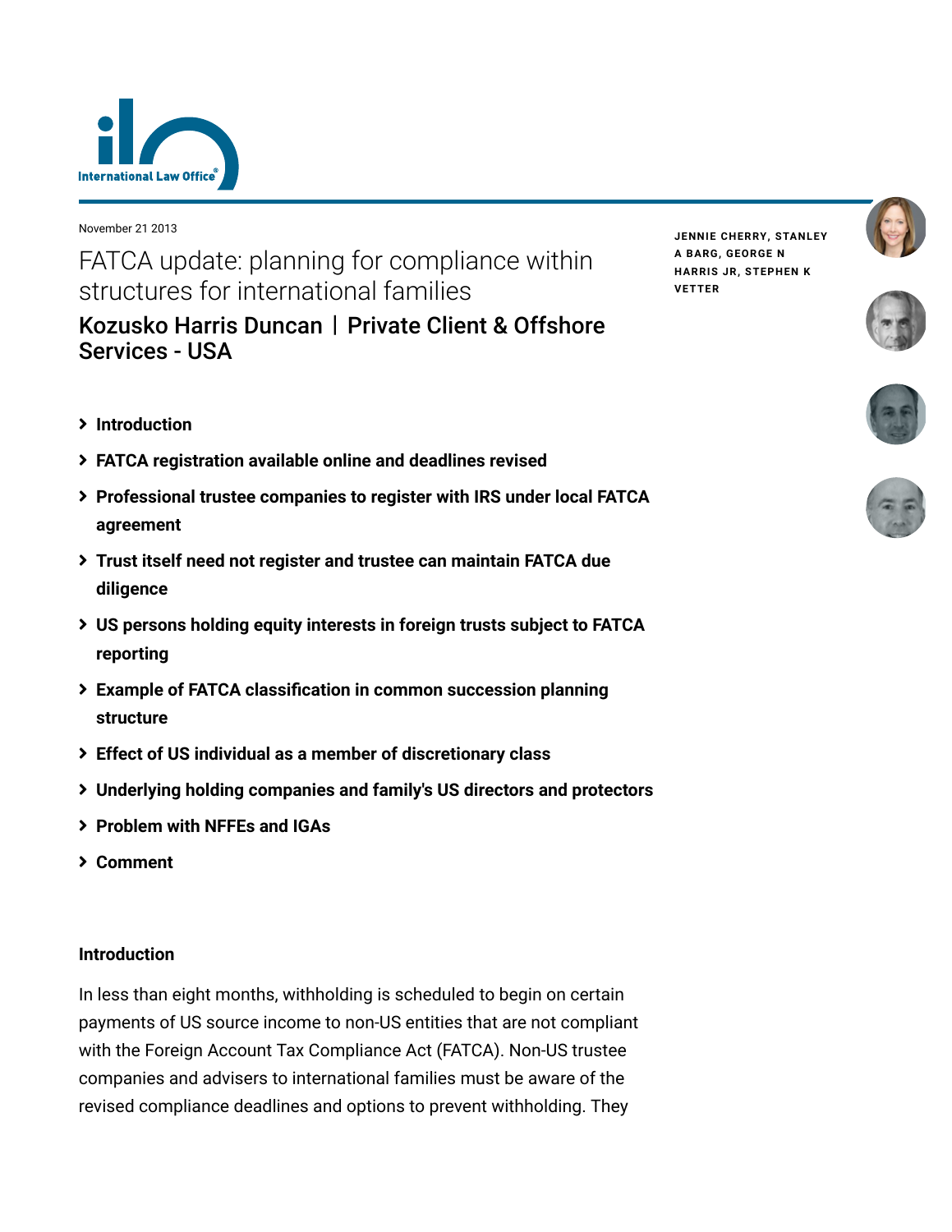should also consider the deemed compliant category of 'trusteedocumented trust' which has been added to the revised model intergovernmental agreements (IGAs), and the exempted non-financial foreign entity (NFFE) category of 'direct reporting NFFE' recently added by Notice 2013-69. Even if a non-US trust structure has no US beneficiaries and no US investments, FATCA will affect how the family and its fiduciaries deal with bankers and investment brokers.

### <span id="page-1-0"></span>**FATCA registration available online and deadlines revised**

The [Internal Revenue Service \(IRS\) online registration system](http://www.irs.gov/Businesses/Corporations/FATCA-Registration) is now available for foreign financial institutions (FFIs) to register in order to become FATCA compliant. The website includes registration resources, support information and 'how to' videos. FFIs can sign up and begin entering data. Registration cannot be finalised until after January 1 2014, so the information can be entered and revised over the next few months. FATCA deadlines have been revised as follows:

- April 25 2014 the last day for FFIs to finalise FATCA registration in order to be included on the IRS's first FFIs list.
- June 2 2014 the IRS will electronically post the first FFI list, which is to be updated on a monthly basis.
- July 1 2014 FATCA withholding begins. FATCA due diligence procedures for new accounts must be in place.
- December 31 2014 FATCA due diligence on pre-existing accounts must be completed.
- March 31 2015 annual Form 8966 reporting begins with respect of 2014 calendar year.

## <span id="page-1-1"></span>**Professional trustee companies to register under local FATCA agreement**

A family's professional trustee company should be preparing to register [with the IRS \(for further details please see "Time for non-US trustee](http://www.internationallawoffice.com/newsletters/Detail.aspx?g=e197afb4-94b5-46eb-a5e9-16008a56c467) companies and their trusts to prepare for FATCA"). Asking the trustee about this is important, even if the family has no US members and its trust assets include no US investments. It is the financial institutions and collective investment vehicles with which the trusts and holding companies within the family's structure have accounts that will soon be inquiring as to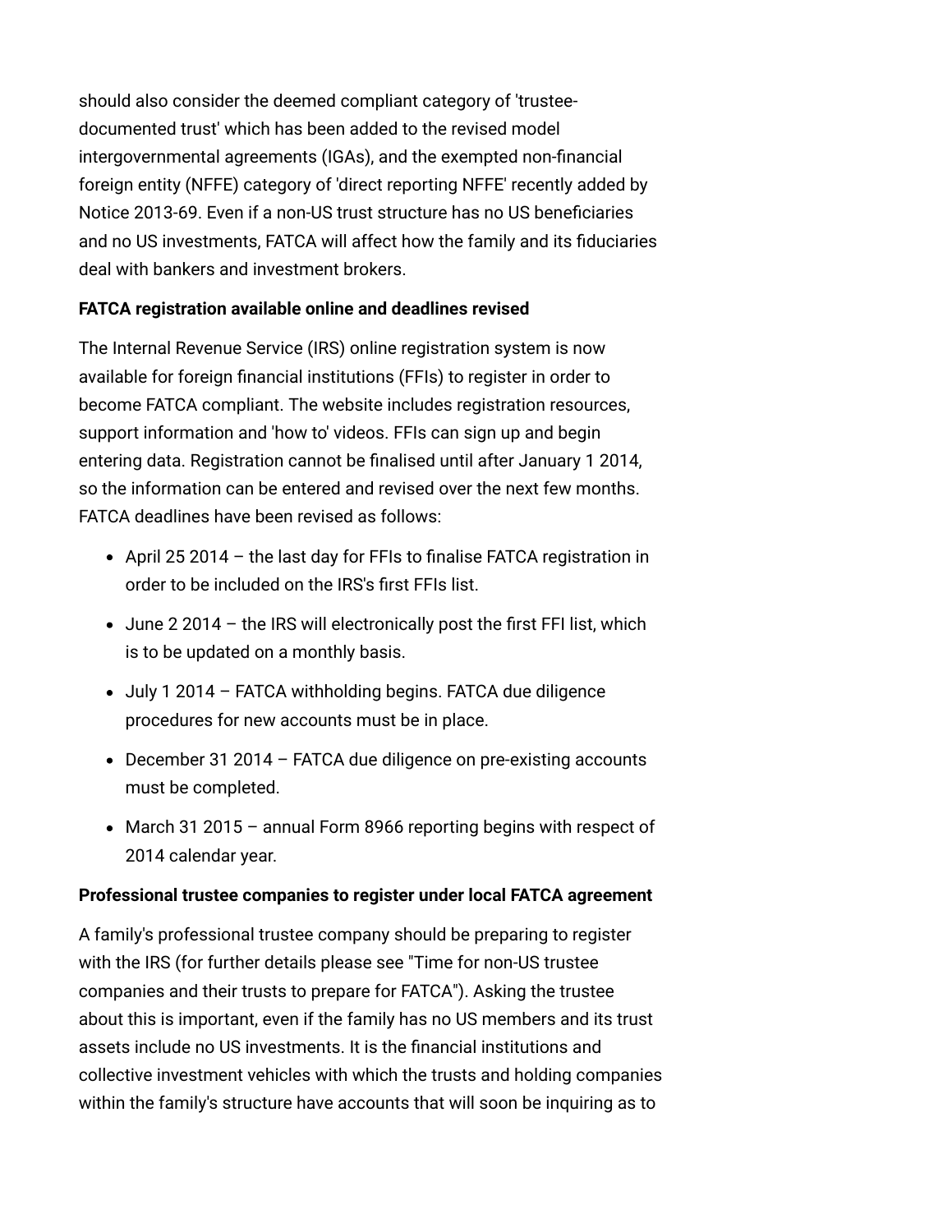each entity's FATCA classification. Every foreign entity has a FATCA classification, regardless of whether there will be any US accounts to report. If a financial institution or hedge fund is itself to be FATCA compliant, its due diligence will include gathering this information.

Many professional trustee companies are located in jurisdictions where the government has or has indicated that it will enter into an IGA with the IRS. The IRS website includes a link to a list of jurisdictions that will be treated as having in effect an IGA, even though that agreement may not have entered into force as of July 1 2014.

Jurisdictions that have completed or indicated their intent to enter into an IGA include the following:

- $\bullet$  Model 1 FFI reports to its own government:
	- United Kingdom completed September 12 2012;
	- $\circ$  Ireland completed January 23 2013;
	- Denmark completed November 19 2012;
	- France completed November 14 2013;
	- $\circ$  Germany completed May 31 2013;
	- Mexico completed November 19 2012;
	- $\circ$  Norway completed April 15 2013;
	- $\circ$  Spain completed May 14 2013;
	- o Italy;
	- o New Zealand:
	- $\circ$  the Bahamas (also indicated that it will enter into UK-FATCA);
	- the Cayman Islands (also indicated that it will enter into UK-FATCA);
	- $\circ$  the British Virgin Islands (also indicated that it will enter into UK-FATCA);
	- Jersey (signed UK-FATCA October 22 2013);
	- Guernsey (signed UK-FATCA October 22 2013); and
	- o the Isle of Man (signed UK-FATCA October 10 2013).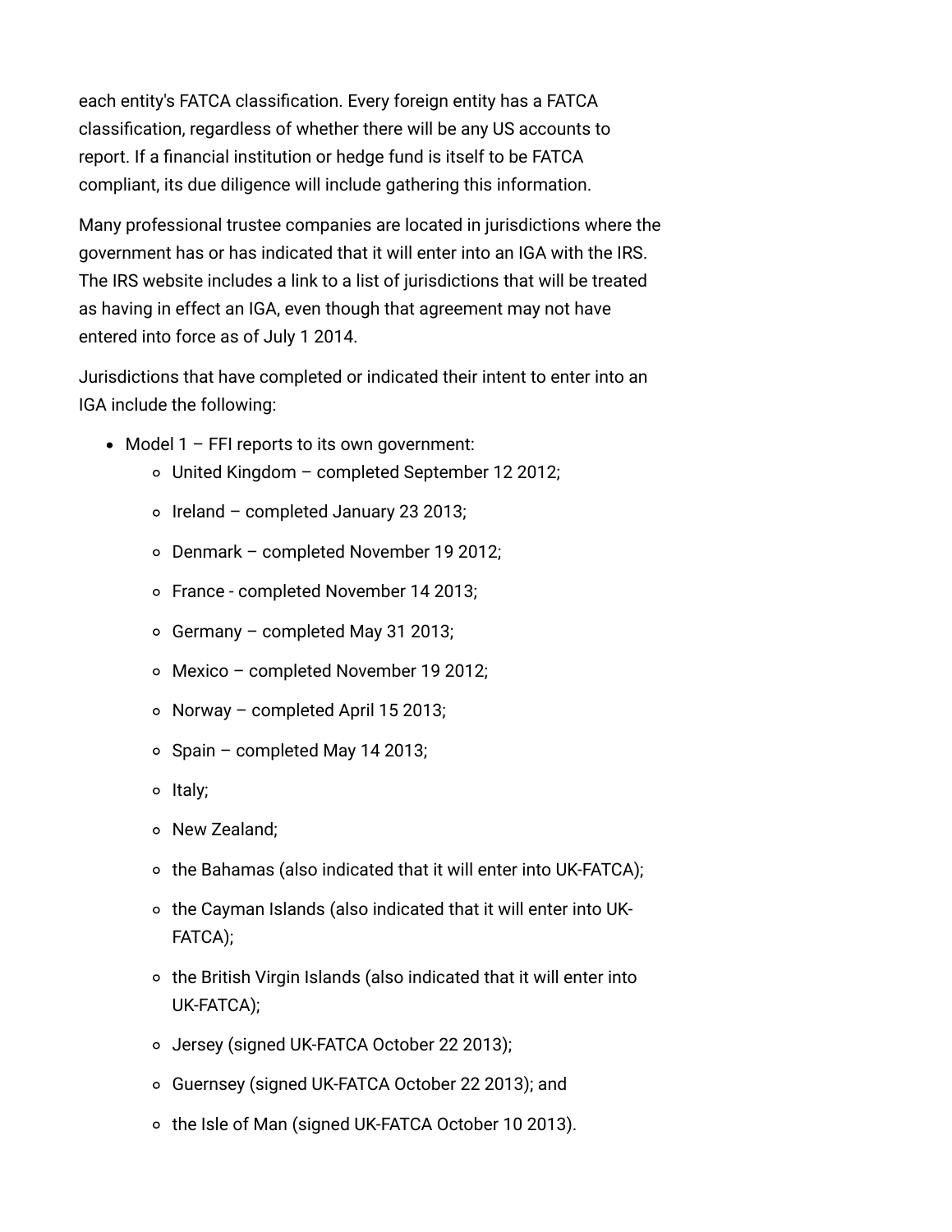- $\bullet$  Model 2 FFI reports directly to the IRS:
	- $\circ$  Switzerland completed February 14 2013;
	- Japan completed June 11 2013; and
	- Bermuda (also indicated that it will enter into UK-FATCA).

Professional trustee companies in these jurisdictions will want to comply with their country's IGA. Under both models, this means registering with the IRS. A professional trustee company in a Model 1 jurisdiction will register with the IRS and be issued a global intermediary identification number, but is not required to enter into an FFI agreement with the IRS. That trustee company will gather FATCA due diligence information and report information on US accounts, when relevant, to its own government. Model 1 IGA jurisdictions must advise local financial institutions on how to send their FATCA reports directly to the local tax authorities and provide a secure electronic system to receive and forward the FATCA reports to the IRS. Provided that the IGA is treated as being in effect, entities with a 'reporting Model 1 FFI' FATCA classification will not be subject to withholding, even though service providers may as yet be unable to answer how the mechanics of the local jurisdiction will work.

A professional trustee company in a Model 2 jurisdiction will register, be issued a global intermediary identification number and enter into an FFI agreement with the IRS, pursuant to which it will report information on US accounts directly to the IRS. A draft FATCA report, Form 8966, was released on August 13 2013, and annual reporting will be paperless through the IRS's secure online website. The IRS recently issued Notice 2013-69, providing guidance to FFIs with a 'participating FFI in a Model 2 IGA jurisdiction' FATCA classification on complying with the terms of an FFI agreement, as modified by the IGA.

If a family's structure utilises a private trustee company, it may have other options by which to become FATCA compliant.

## <span id="page-3-0"></span>**Trust itself need not register and trustee can maintain FATCA due diligence**

The mere fact that a family's professional trustee company registers with the IRS and is compliant with its country's IGA does not mean that information on family members is being reported to the IRS. In fact, it may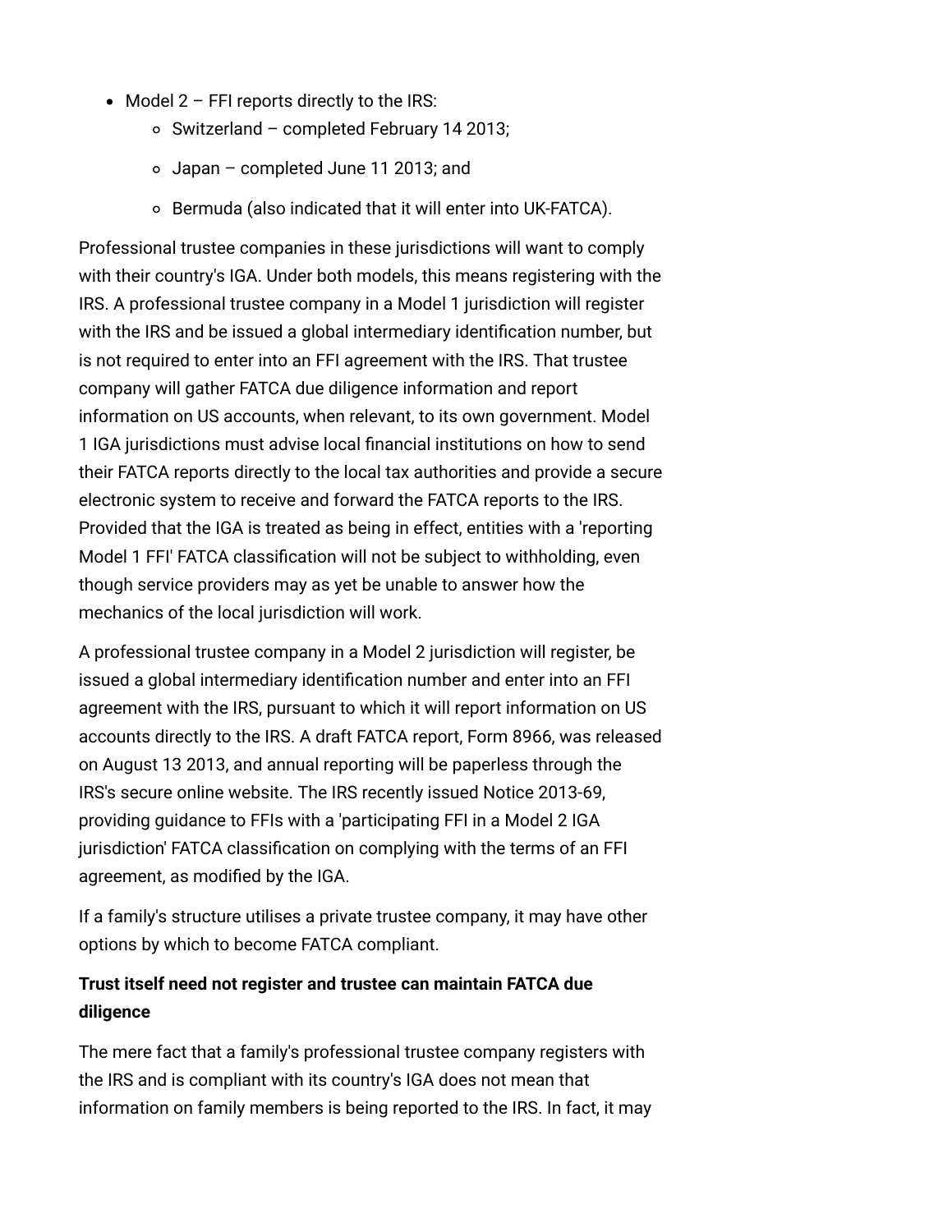be beneficial to the family's structure to engage the services of a professional trustee company that is FATCA compliant. The reason is that the trust can then have a FATCA classification of 'deemed-compliant' as a non-reporting FFI if it is considered to be a trustee-documented trust or a sponsored trust, and thereby avoid FATCA withholding and be able to present a FATCA classification certificate to any requesting financial institution or collective investment vehicle.

The option of qualifying as a deemed compliant FFI as a trusteedocumented trust is available only under an IGA (for further details please see ["IRS revises FATCA model intergovernmental agreements](http://www.internationallawoffice.com/newsletters/Detail.aspx?g=14c6cd0d-fd4c-49ac-9656-7372521b2868)"). This category is not available under the FATCA final regulations, but was added to the revised Annex II to the model IGAs (Annex II to the completed UK IGA has since been revised to include the trustee-documented trust classification). It will be a particularly practical and attractive option allowing the professional trustee company to maintain FATCA due diligence on the trust, with the trust itself not needing to be registered with the IRS. The trustee will report only US accounts.

## <span id="page-4-0"></span>**US persons holding equity interests in foreign trusts subject to FATCA reporting**

Determining what FATCA reporting takes place at the trust level is complicated, and the language used in the FATCA final regulations and the IGAs does not accurately describe trust interests. Nevertheless, this language must be applied. The trustee must determine whether a trust has any US accounts. A 'US account' means a financial account held by a specified US person. A financial account includes an equity interest in an investment entity. In the case of a trust that is an investment entity (ie, a trust that conducts or is managed by an entity that conducts, as a business, the investing, administering or managing of funds or money on behalf of others), and therefore a financial institution, an 'equity interest' means:

- under the final FATCA regulations and the Model 2 IGA, which refers back to the regulations, an interest held by:
	- a person who is an owner under the grantor trust rules;
	- a beneficiary who is entitled to a mandatory distribution; or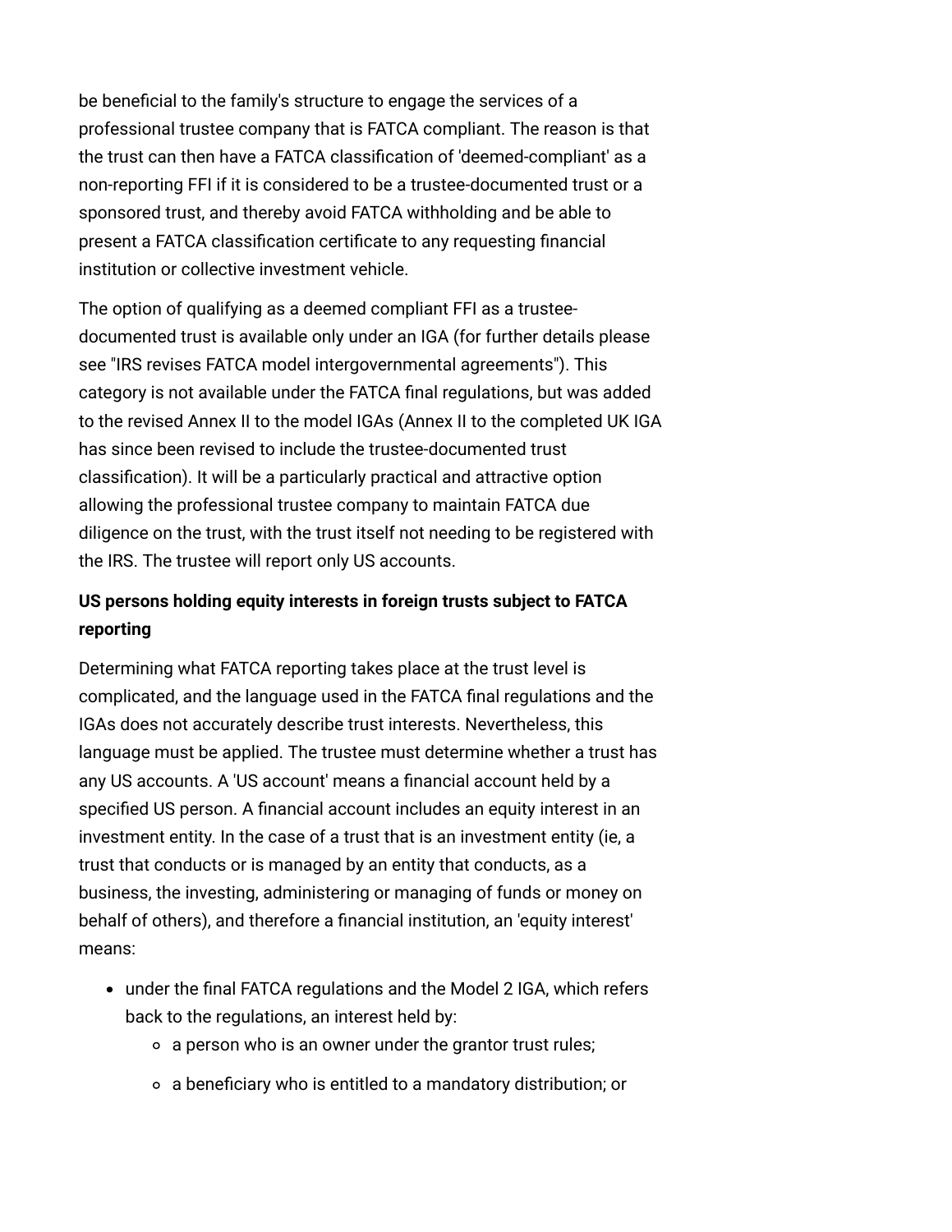- a beneficiary who may receive a discretionary distribution from the trust, but only if such person receives a distribution in the calendar year; or
- under the Model 1 IGA, an interest held by any person treated as a settlor or beneficiary of all or a portion of the trust, or any other natural person exercising ultimate effective control over the trust.

The definition of an equity interest in a trust under the existing Model 1 IGA (and the IGA concluded with the United Kingdom) appears to be different from that under the final FATCA regulations. However, Her Majesty's Revenue and Customs' (HMRC) guidance on the UK IGA, which echoes that the information to be reported in relation to trusts that are investment entities will be the equity interest in the trust, clarifies that this applies to interests held by:

- a person who is a beneficial owner of all or of a portion of the trust;
- a beneficiary that is entitled to a mandatory distribution (either directly or indirectly) from the trust; or
- a beneficiary that receives a discretionary distribution from the trust in the calendar year.

The HMRC guidance notes thereby revert to the definition in the final regulations.

The interpretation of a US discretionary beneficiary having an equity interest in a trust that is reported to the IRS in the year in which that beneficiary receives a distribution is consistent with the goal of FATCA to provide data that the IRS can use to determine whether the US person has filed the necessary tax forms reporting that distribution.

# <span id="page-5-0"></span>**Example of FATCA classification in common succession planning structure**

By way of example, a common succession planning structure is one where a non-US mother establishes a trust with a discretionary beneficiary class that includes her daughter and grandchildren. The trust was established in Bermuda and is governed by Bermuda law. The trustee is a professional Bermuda trustee company. When the trust is settled, no one is a US citizen or tax resident. Pursuant to the Bermuda Model 2 FATCA IGA, the trustee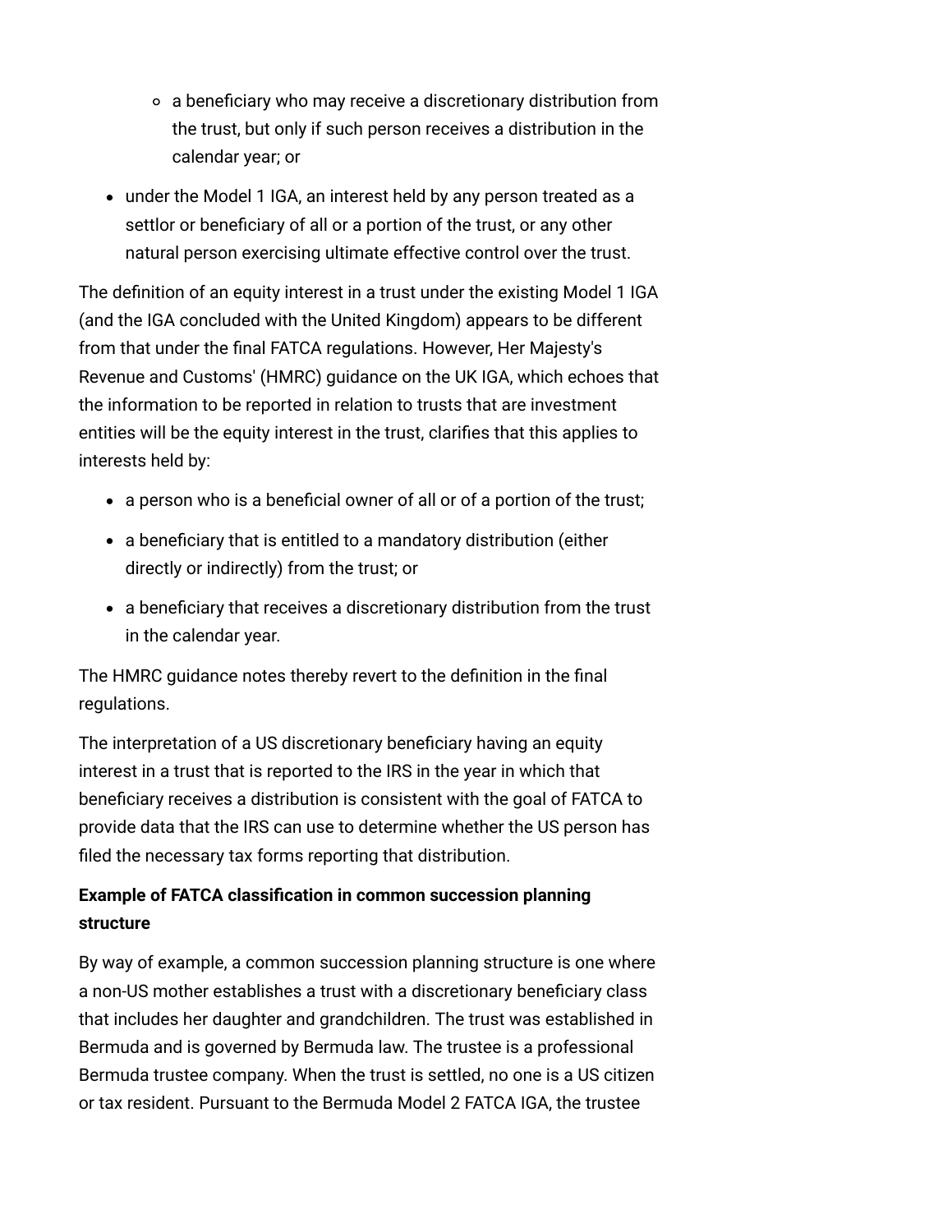company is a participating Bermuda financial institution and its due diligence has identifying information on each member of the beneficiary class, the settlor and protector, if any. The trust is considered a foreign nongrantor trust for US tax purposes (for further details please see the [Overview \(May 2013\)\)](http://www.internationallawoffice.com/newsletters/Detail.aspx?g=54b715ea-8526-402d-801a-4ed58250ed4c).

The Bermuda trustee company registers with the IRS and performs additional FATCA due diligence on the trust settlor and beneficiaries if necessary. As with 'know your customer' and anti-money laundering regulations, that information remains with the trustee company until reporting is otherwise required. The trustee opens an investment account with a non-US investment company and provides a Form W-8BEN-E, ticking the box to identify the trust as a 'non-reporting IGA FFI', certifying that the trust is treated as a trustee-documented trust under the Bermuda IGA and therefore deemed compliant for FATCA purposes. The trust owns US stocks and no FATCA withholding occurs when dividends are paid (the settlor is otherwise protected from US estate tax because she retained no powers over the trust). The trustee makes distributions to the daughter and grandchildren in the trustee's discretion. The trust is not considered to have any US accounts for FATCA reporting purposes.

### <span id="page-6-0"></span>**Effect of US individual as a member of discretionary class**

A time comes when the trustee is informed that a grandchild has applied for and received a US green card or passport and so is now considered a US tax resident. Common scenarios that may cause a family to raise a flag with its trustee include when a grandchild becomes romantically involved with a US person or attends a university in the United States and is considering job opportunities in the United States following graduation. A common reaction is to remove the grandchild from the beneficiary class, but is this really necessary? In such a situation the family and its advisers should give consideration to the following:

- What are the settlor's wishes? Would the settlor have wanted her grandchild to be excluded from benefiting from the trust because he or she fell in love or pursued a business opportunity?
- Does the US grandchild need distributions? Perhaps he or she has other sources of wealth. In that case, is it necessary to exclude the grandchild from the discretionary beneficiary class? The trust will still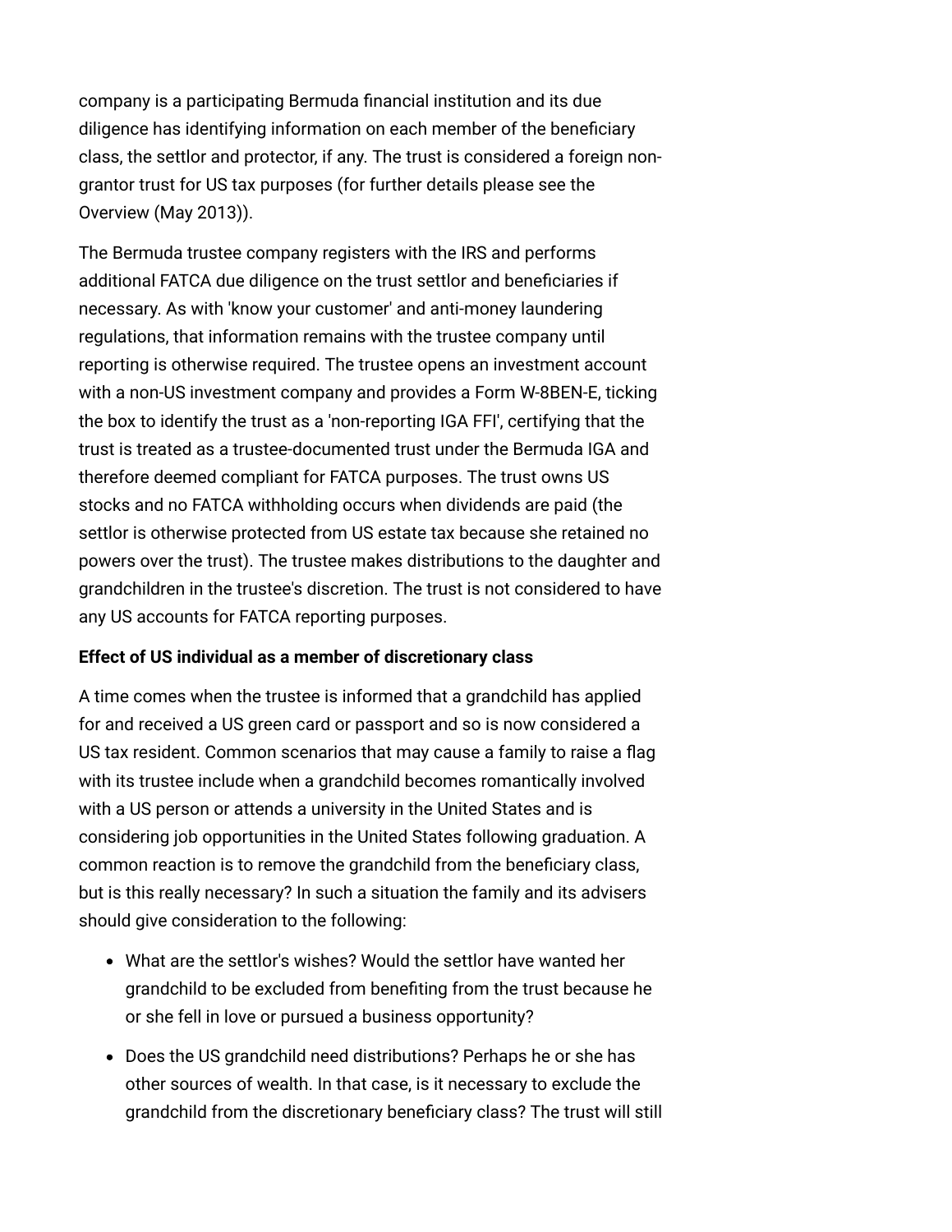be classified as a trustee documented trust and deemed compliant for FATCA withholding purposes. Therefore, the fact that a discretionary beneficiary has become US tax resident does not cause FATCA withholding on US source dividends and interest. The trustee will ask for documentation of the grandchild's US tax status. The mere fact that the beneficiary's tax status has changed does not trigger reporting, absent distributions.

- What US reporting is required when a distribution is made to the US beneficiary? Regardless of any FATCA considerations, the US beneficiary will be required to report the distribution on the following US tax forms:
	- $\circ$  US income tax return (Form 1040) the US beneficiary will report the amount of the distribution and its tax character, for example, dividend income, interest or capital gain earned in the same year in which the distribution was made, or income that had been accumulated in a previous year, or trust corpus.
	- $\circ$  Report of distribution from a foreign trust (Form 3520) the US beneficiary will report the amount of the distribution, the name of the trust, jurisdiction and trustee. The beneficiary will want to get from a trustee a foreign non-grantor trust beneficiary statement.
	- $\circ$  Statement of specified foreign financial assets (Form 8938) a US beneficiary who knows or has reason to know, based on readily accessible information, that he or she has an interest in a foreign trust may be required to report the interest as a specified foreign financial asset on Form 8938. Because the value of the interest that must be reported is zero until the US beneficiary receives a distribution, a discretionary US beneficiary of a foreign trust who has not received distributions, but has knowledge of his or her interest, reports that interest on Form 8938 only if the US beneficiary has other specified foreign financial assets that trigger the reporting [requirement \(for further details please see "IRS releases new](http://www.internationallawoffice.com/newsletters/Detail.aspx?g=1da9dd2f-7552-4f5f-a90b-ede05a3bc18a) form to report specified foreign financial assets").
	- Report of foreign bank and financial accounts (Form TD F 90-  $22.1$ ) – a US person who has a greater than 50% present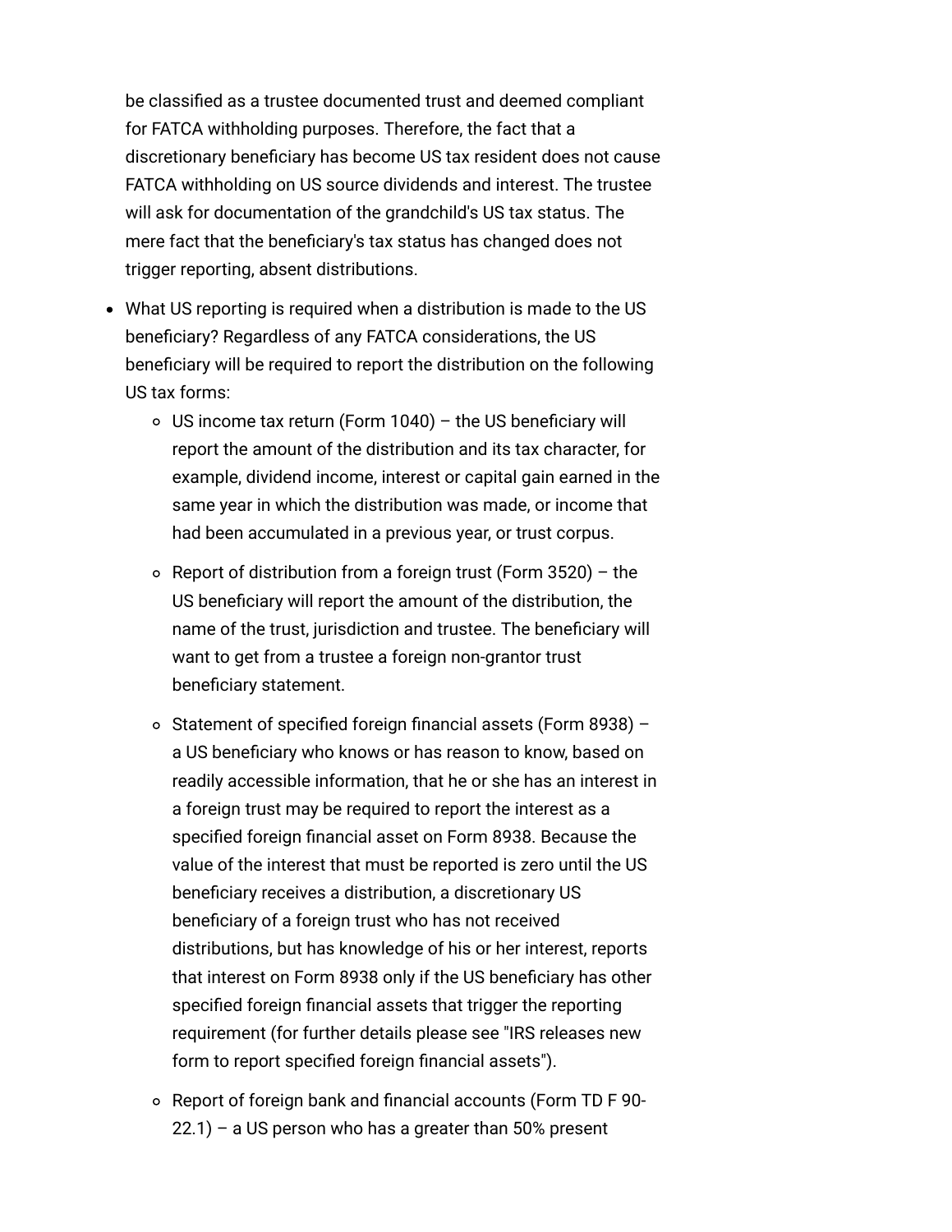beneficial interest in the assets of a foreign trust or who receives more than 50% of the current income of the foreign trust has a financial interest in any foreign financial account for which the trust is the owner of record and may be required to file Form TD F 90-22.1 (commonly known as a foreign bank account report). This analysis is distinct from the question of whether the US person has signature authority with respect to [any such account \(for further details please see "New guidance](http://www.internationallawoffice.com/newsletters/Detail.aspx?g=e363950f-fc95-449f-ba7a-7a37a20a912d) and forms to report foreign accounts and use of trust property").

The trustee will be required to report the distribution to the IRS on Form 8966, FATCA Report, which is currently still in draft form. In addition, and separate from the FATCA reporting, the trustee will want to provide the beneficiary with a foreign non-grantor trust beneficiary statement, as this will allow the beneficiary to report accurately the income and not pay more tax than necessary.

### <span id="page-8-0"></span>**Underlying holding companies and family's US directors and protectors**

Trusts will often own offshore holding companies that hold underlying investments. This is particularly important when a foreign grantor trust structure is used in order to protect the settlor from possible US estate tax on the value of US situs assets in the trust at the settlor's death, although following the settlor's death there are possible adverse tax consequences of such a structure to a beneficiary who becomes a US person. Regardless, the holding company will also have a FATCA classification.

In the situation of a trustee-documented trust in an IGA jurisdiction, the most attractive option to avoid FATCA withholding on assets owned by the holding company may be the sponsored, closely held investment vehicle classification. It is not uncommon for the holding company to be an entity established in a different jurisdiction (eg, the British Virgin Islands) than the jurisdiction in which the trust is established (Bermuda, in the example above). Pursuant to Annex II of the model IGA, the classification of sponsored, closely held investment vehicle is available only when the sponsoring entity is a reporting US financial institution, reporting Model 1 FFI or participating FFI (which includes a reporting Model 2 FFI). Thus, it appears that the reporting Bermuda trustee company in the example above could act as sponsoring entity for the trust's BVI holding company. In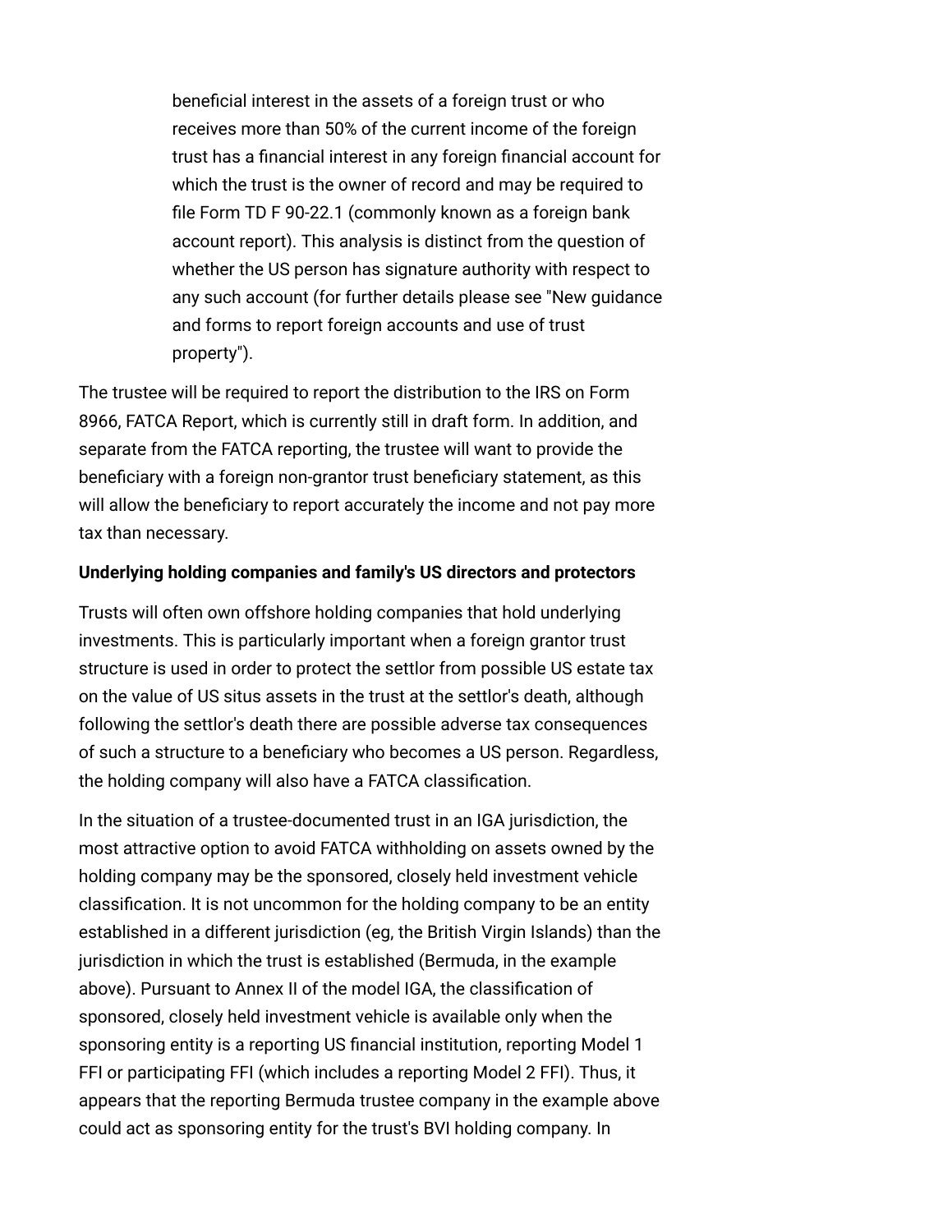addition, the holding company must be considered owned by 20 or fewer individuals, which the authors believe will be determined by applying a facts and circumstances test looking through the trust to the beneficiaries.

To take advantage of this classification, the family's professional trustee company would also need to register with the IRS as a sponsoring entity. IRS Notice 2013-69 confirms that this is a separate registration from that of participating FFIs. The trustee company as sponsor will enter into an agreement with the holding company to handle its FATCA due diligence and reporting obligations. It is unclear at this time whether the Bermuda trustee company in the example above would report directly to the IRS pursuant to its FFI agreement, or whether the BVI will provide some way for it to report to the BVI tax authorities, as the holding company would be required to do if it were a reporting BVI financial institution.

As a sponsored, closely held investment vehicle, the holding company will be deemed compliant for FATCA purposes, ticking the box for 'nonreporting IGA FFI' on its W-8BEN-E form, so that no withholding will occur when its US investments make withholdable payments. It appears that the sponsored, closely held investment vehicle is identified in all reporting completed by the trustee company sponsor on behalf of the holding company, but need not be registered with the IRS and be assigned a global intermediary identification number, as is the case with a sponsored investment entity – another non-reporting IGA FFI classification. In the case of the sponsored investment entity, the sponsoring entity is not required also to be a reporting US financial institution, reporting Model 1 FFI or participating FFI.

### <span id="page-9-0"></span>**Problem with NFFEs and IGAs**

It is possible that a trust, holding company or private trustee company will be classified not as a financial institution, but as an NFFE for FATCA purposes. An NFFE will also be asked for a W-8BEN-E form when dealing with financial institutions. Operating companies tick the box on Form W-8BEN-E indicating that they are active NFFEs and are exempt from FATCA withholding. A payment of US source interest and dividends made to a passive NFFE will be subject to FATCA withholding, unless the NFFE is categorised as an excepted NFFE or certifies to the payor that it does not have any US substantial owners (which under the final FATCA regulations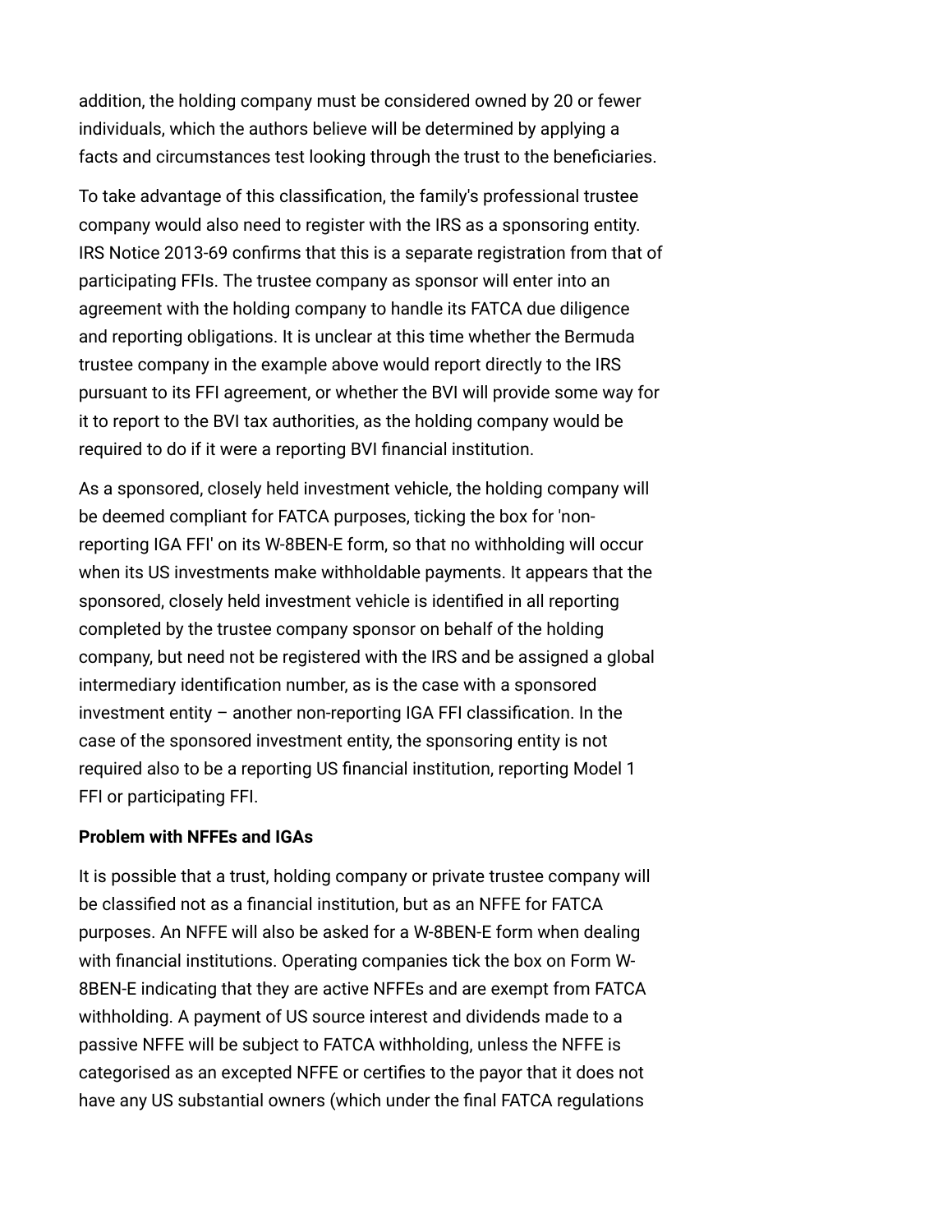generally includes a US person that owns more than 10% of the entity directly or indirectly) or provides required information of each substantial US owner to the payor.

Recently, the IRS announced in Notice 2013-69 that it intends to issue regulations to provide that a passive NFFE will not include an NFFE that is a 'direct reporting NFFE' or 'sponsored direct reporting NFFE'. A 'direct reporting NFFE' will be an NFFE that elects to report directly to the IRS certain information about its direct or indirect substantial US owners, in lieu of providing such information to withholding agents or participating FFIs with which the NFFE holds a financial account. The new classification is curious, as it removes the reporting of US accounts by an independent third-party financial institution.

The Model 1 IGA replaces the regulation's requirement that financial institutions report substantial US owners of NFFEs with a requirement that they report US persons who are in 'control' of those entities. This appears to be wide enough to include US directors and US protectors who are not owners or beneficiaries. However, the Model 1 IGA specifically provides that 'controlling persons' is to be interpreted in a manner consistent with recommendations of the Financial Action Task Force for international standards on combating money laundering and the financing of terrorism and proliferation. These Financial Action Task Force recommendations provide no bright-line test in determining 'control'. They state that "a controlling ownership interest depends on the ownership structure of the company" and that "[i]t may be based on a threshold, e.g., any person owning more than a certain percentage of the company (e.g. 25%)".

This change is confusing. The final FATCA regulations require the NFFE to report its 'substantial US owners', and the IGA says the NFFE is to report its 'US controlling persons'. Given that the goal of FATCA is to provide the IRS with information on US persons who should be filing to report distributions from foreign trusts and assets owned in foreign accounts, it makes no sense to widen the reporting to mere board members or protectors with no ownership interest; but the term 'controlling person' seems to mean something more than ownership until it is looked at in the context of the Financial Action Task Force recommendations, which again refer to ownership. Hopefully, the IRS will provide guidance to clarify this anomaly in the near future.